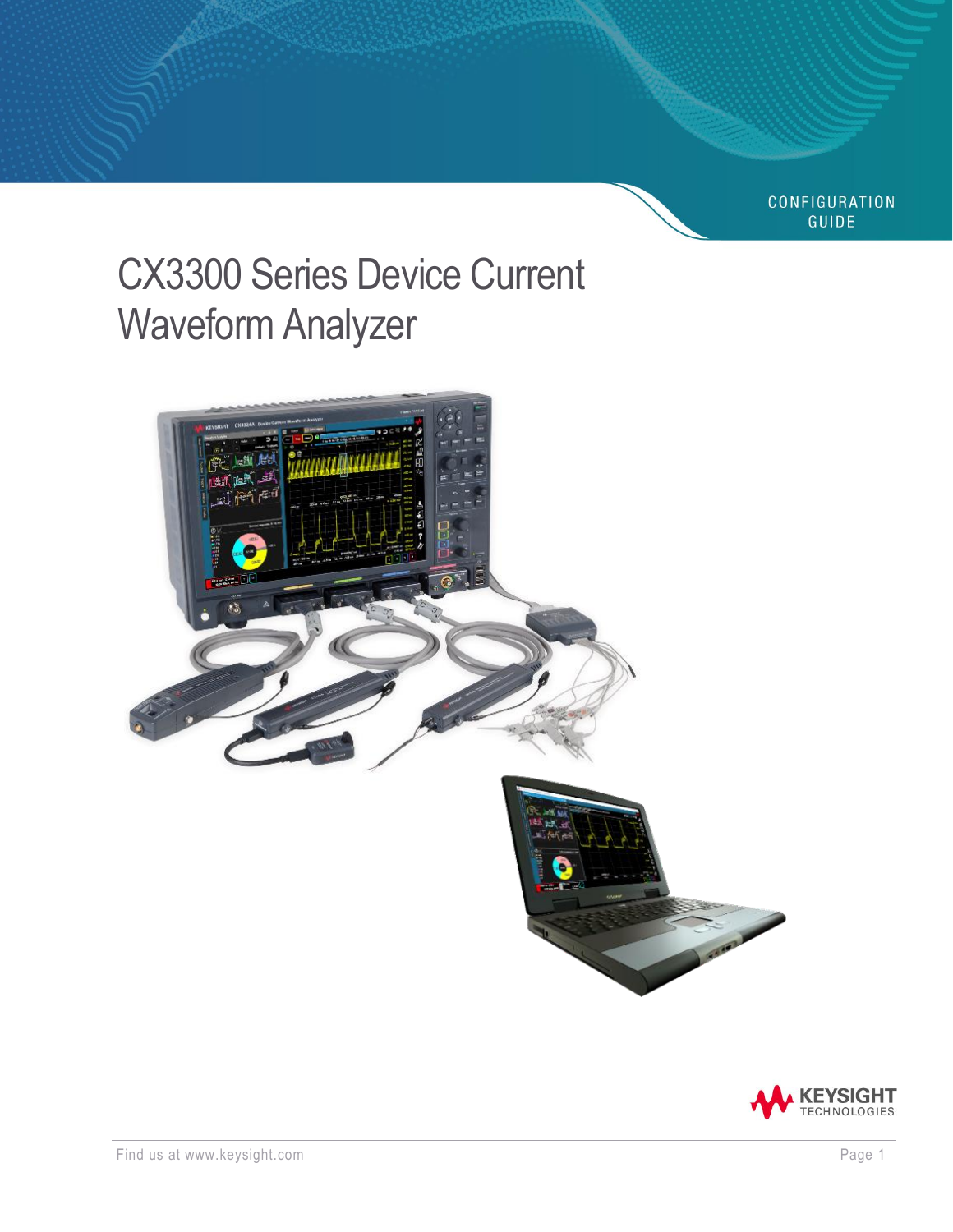# Overview of the CX3300 Series Configuration Steps

The overview of the configuring steps for the CX3300 Series Device Current Waveform Analyzer (CX3300A Series) is shown below.



This configuration guide has step-by-step instructions to help you configure your CX3300 Series with the related accessories, to meet specific test requirements. For detailed specifications, refer to the CX3300A Series Device Current Waveform Analyzer - Data Sheet [\(5992-1430EN\)](https://www.keysight.com/us/en/assets/7018-05167/data-sheets/5992-1430.pdf).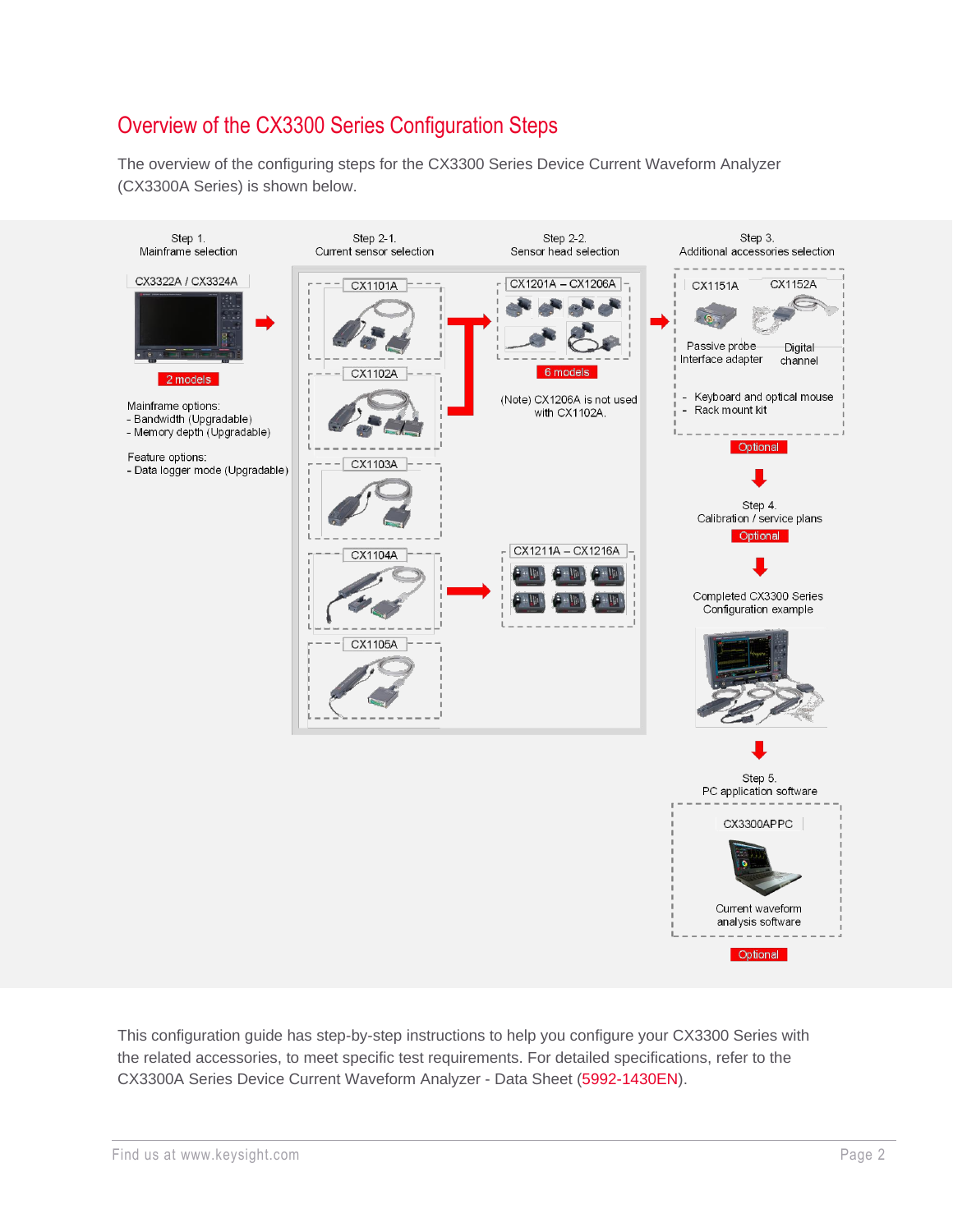# Configuring your Keysight CX3300 Series Device Current Waveform Analyzer

## Step 1. The CX3300 Series model and options selection

There are four initial key parameters that you will need to select;

- 1. The number of channels (two or four)
- 2. The measurement bandwidth (50 MHz, 100 MHz or 200 MHz)
- 3. The measurement memory depth (4 Mpts, 16 Mpts, 64 Mpts or 256 Mpts)
- 4. One feature option; data logger mode
- Note: Upgrade products are available for the bandwidth, the memory depth and the data logger mode. If you want to upgrade in future, you can order them.

#### Step 1-1. Selecting the CX3300 Series model

The CX3300 Series contains the following two models. Select one model.

| <b>Model</b> | <b>Description</b>                                              |
|--------------|-----------------------------------------------------------------|
| CX3322A      | Device Current Waveform Analyzer, 1 GSa/s, 14/16-bit, 2 Channel |
| CX3324A      | Device Current Waveform Analyzer, 1 GSa/s, 14/16-bit, 4 Channel |

#### Step 1-2. Select the bandwidth options

The CX3322A and CX3324A have the following three bandwidth options.

Select one from the options.

| <b>Option</b> | <b>Description</b>  |
|---------------|---------------------|
| <b>B05</b>    | Bandwidth – 50 MHz  |
| <b>B10</b>    | Bandwidth - 100 MHz |
| <b>B20</b>    | Bandwidth - 200 MHz |

#### Step 1-3. Select the memory options

The CX3322A and CX3324A have the following four memory options.

Select one from the options.

| <b>Option</b> | <b>Description</b>     |
|---------------|------------------------|
| 004           | Memory $-4$ M pts/ch   |
| 016           | Memory $-16$ M pts/ch  |
| 064           | Memory $-64$ M pts/ch  |
| 256           | Memory $-256$ M pts/ch |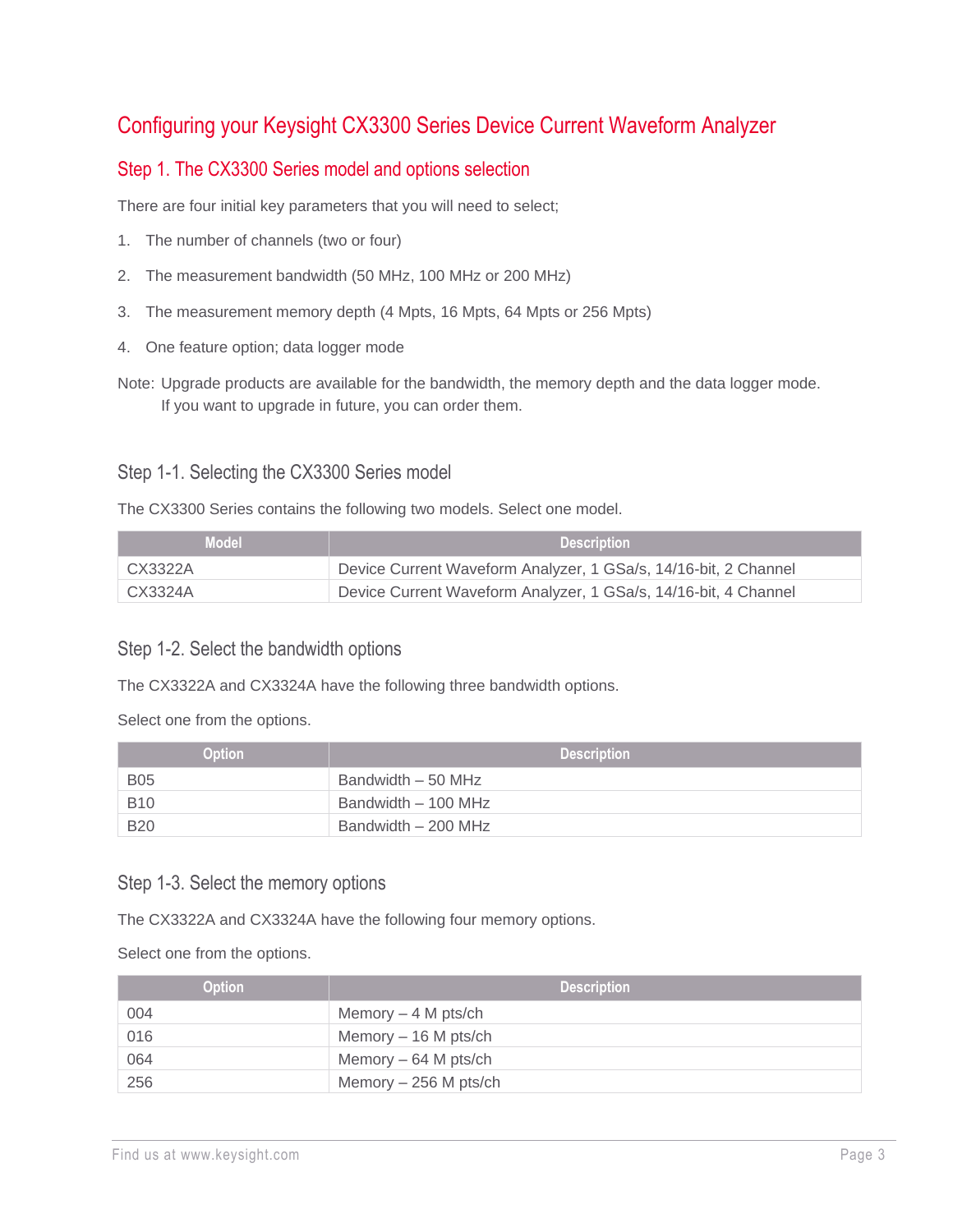# Step 1-4. Select data logger mode for the CX3300 Series: Optional

| <b>Option</b> | <b>Description</b>                       |
|---------------|------------------------------------------|
| ∣ STG         | Data logger mode for CX3322A and CX3324A |

Your chosen CX3300 Series configuration will be one of the combinations shown in the table below.

| <b>Model</b>           | <b>Description</b>                                              |
|------------------------|-----------------------------------------------------------------|
| CX3322A                | Device Current Waveform Analyzer, 1 GSa/s, 14/16-bit, 2 Channel |
| CX3322A-OC-BW          | Bandwidth Options - Factory Installed                           |
| CX3322A-B05            | Bandwidth - 50 MHz                                              |
| CX3322A-B10            | Bandwidth - 100 MHz                                             |
| CX3322A-B20            | Bandwidth - 200 MHz                                             |
| CX3322A-OC-MEMORY      | Memory Options - Factory Installed                              |
| CX3322A-004            | Memory $-4$ M pts/ch                                            |
| CX3322A-016            | Memory - 16 M pts/ch                                            |
| CX3322A-064            | Memory - 64 M pts/ch                                            |
| CX3322A-256            | Memory - 256 M pts/ch                                           |
| CX3322A-OC-FEATURE     | Feature Options - Factory Installed                             |
| CX3322A-STG (Optional) | Data logger mode for CX3322A                                    |
| CX3324A                | Device Current Waveform Analyzer, 1 GSa/s, 14/16-bit, 2 Channel |
| CX3324A-OC-BW          | Bandwidth Options - Factory Installed                           |
| CX3324A-B05            | Bandwidth - 50 MHz                                              |
| CX3324A-B10            | Bandwidth - 100 MHz                                             |
| CX3324A-B20            | Bandwidth - 200 MHz                                             |
| CX3324A-OC-MEMORY      | Memory Options - Factory Installed                              |
| CX3324A-004            | Memory $-4$ M pts/ch                                            |
| CX3324A-016            | Memory - 16 M pts/ch                                            |
| CX3324A-064            | Memory - 64 M pts/ch                                            |
| CX3324A-256            | Memory - 256 M pts/ch                                           |
| CX3324A-OC-FEATURE     | Feature Options - Factory Installed                             |
| CX3324A-STG (Optional) | Data logger mode for CX3324A                                    |

Note: The CX3322A does not have a dedicated digital trigger input.

The CX3324A supports the digital channel using the CX1152A Digital Channel interface cable.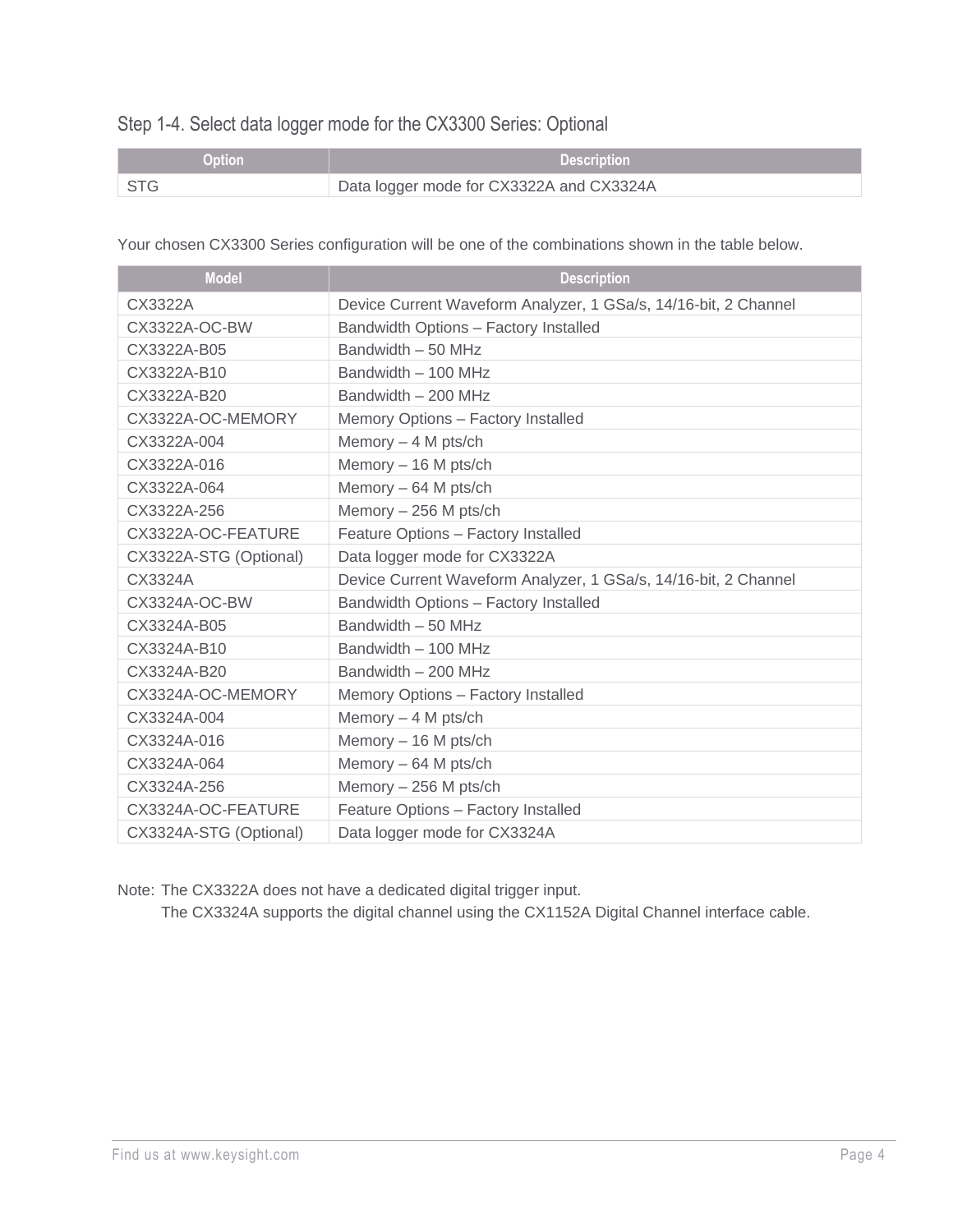## Step 2. The current sensors and sensor heads selection

#### Step 2-1. Select the current sensors

The following three current sensors are available: Select the necessary sensors.

| <b>Model</b>         | <b>Description</b>                                                          |
|----------------------|-----------------------------------------------------------------------------|
| CX1101A              | Current Sensor, Single Channel, ±40 V, 100 MHz, 40 nA - 1A <sup>1</sup>     |
| CX1102A <sup>2</sup> | Current Sensor, Dual Channel, $\pm$ 12 V, 100 MHz, 40 nA – 1 A <sup>1</sup> |
| CX1103A              | Current Sensor, Low Side, 200 MHz, 100 pA - 20 mA                           |
| CX1104A              | Current Sensor, Selectable Resistive Sensor Head, ±40 V, 20 MHz             |
| CX1105A              | Differential Sensor, Single Channel, 100 MHz                                |

1. The CX1101A and theCX1102A include 1 pcs. of CX1203A.

2. The CX1102A must be connected to two channels of a mainframe for the operation.

## Quick Selection Chart of Current Sensors



1. The CX1101A with CX1206A also supports up to 10 A. (Maximum bandwidth (-4 dB) is 3 MHz.)

For further information, refer to the Device Current Waveform Analyzer, 7 Hints for Precise Current Measurements – Application Note [\(5992-2118EN\)](https://www.keysight.com/us/en/assets/7018-05625/application-notes/5992-2118.pdf).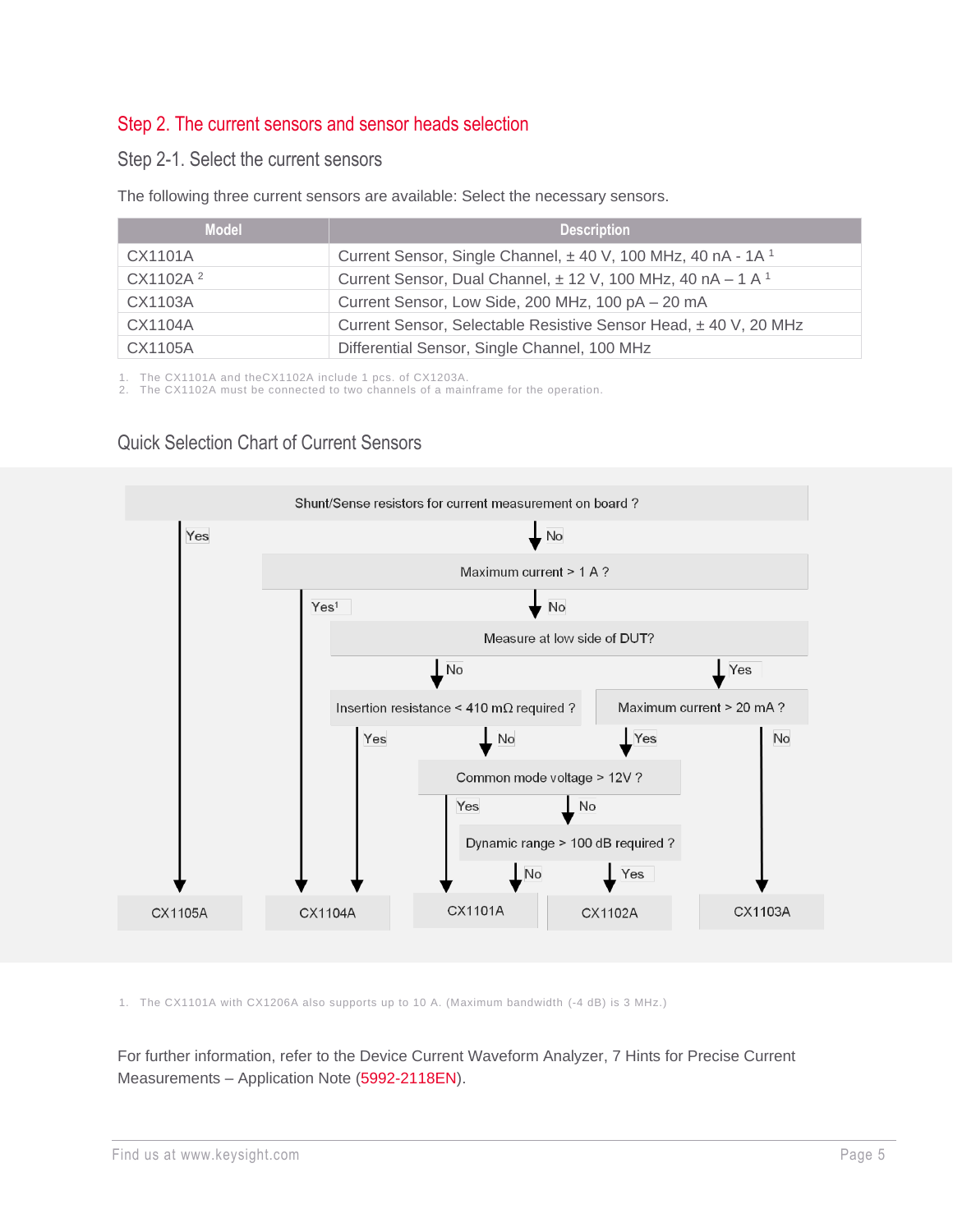## Step 2-2. Select the optional current sensor heads

The following table shows the six current sensor heads that are available. According to the descriptions provided in the table, select the necessary current sensor heads which correspond with the current sensors selected in step 2-1.

#### For CX1101A and CX1102A

| <b>Model</b> | <b>Description</b>                                    |
|--------------|-------------------------------------------------------|
| CX1201A      | Sensor Head, Coaxial Through                          |
| CX1202A      | Sensor Head, Coaxial Through with V Monitor           |
| CX1203A      | Sensor Head, Coaxial Termination <sup>1</sup>         |
| CX1204A      | Sensor Head, Twisted Pair Adapter                     |
| CX1205A      | Sensor Head, Test Lead Adapter                        |
| CX1206A      | Sensor Head, High Current Adapter with Expander, 10 A |

#### For CX1104A

| <b>Model</b> | <b>Description</b>                          |
|--------------|---------------------------------------------|
| CX1211A      | Resistive Sensor Head, 15 A, 5.5 m $\Omega$ |
| CX1212A      | Resistive Sensor Head, 10 A, 8 m $\Omega$   |
| CX1213A      | Resistive Sensor Head, 5 A, 23 m $\Omega$   |
| CX1214A      | Resistive Sensor Head, 3 A, 53 m $\Omega$   |
| CX1215A      | Resistive Sensor Head, 2 A, 103 mΩ          |
| CX1216A      | Resistive Sensor Head, 0.25 A, 1 $\Omega$   |

The following table shows the compatible combinations of current sensors and current sensor heads.

| <b>Current</b><br>sensor | <b>CX1201A</b> | <b>CX1202A</b> | <b>CX1203A</b> | <b>CX1204A</b> | <b>CX1205A</b> | <b>CX1206A</b> |
|--------------------------|----------------|----------------|----------------|----------------|----------------|----------------|
| CX1101A                  |                |                |                |                |                |                |
| CX1102A                  |                |                | $\sqrt{1}$     |                |                | N/A            |
| CX1103A                  | N/A            | N/A            | N/A            | N/A            | N/A            | N/A            |

| <b>Current</b><br>sensor | <b>CX1211A</b> | <b>CX1212A</b> | <b>CX1213A</b> | <b>CX1214A</b> | <b>CX1215A</b> | <b>CX1216A</b> |
|--------------------------|----------------|----------------|----------------|----------------|----------------|----------------|
| CX1104A                  |                |                |                |                |                |                |
| CX1105A                  | N/A            | N/A            | N/A            | N/A            | N/A            | N/A            |

1. The CX1101A and the CX1102A include 1 pcs. of CX1203A.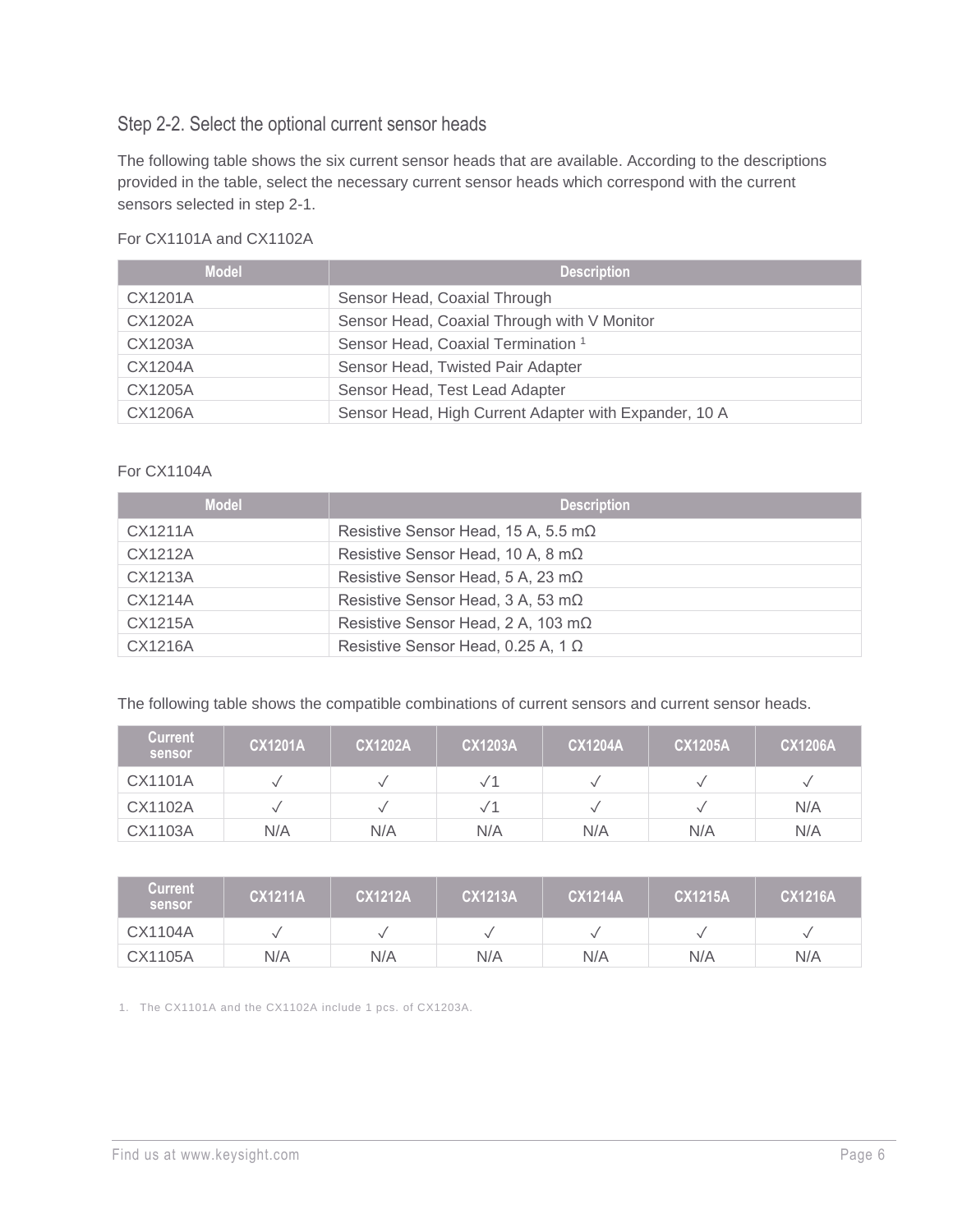## Step 3. Optional accessories selection

The following accessories are available for the CX3300 Series. Select the necessary accessories from the lists.

#### Interface accessories

| Model '               | <b>Description</b>                                          |
|-----------------------|-------------------------------------------------------------|
| $\overline{C}$ X1151A | Passive Probe Interface Adapter <sup>2</sup>                |
| CX1152A <sup>1</sup>  | Digital Channel, 10 M $\Omega$ Input, $\pm$ 25 V, 8 Channel |

## Other accessories

| <b>Model</b> | <b>Description</b>                              |
|--------------|-------------------------------------------------|
| CX3300A-KBD  | Keyboard and Optical Mouse                      |
| CX1903A      | Rack Mount Kit for CX3300 Series                |
| CX1905B      | Attachment for 3D Probe Positioner <sup>3</sup> |

1. Cannot be used with the CX3322A.

3. The N2787A 3D Probe Positioner is recommended for use with the CX1905B. CX1905A is obsolete and cannot be used with CX1104A or CX1105A.

<sup>2.</sup> The N2843A Passive Probe, 10:1, 500MHz, 1.2m is recommended for use with the CX1151A.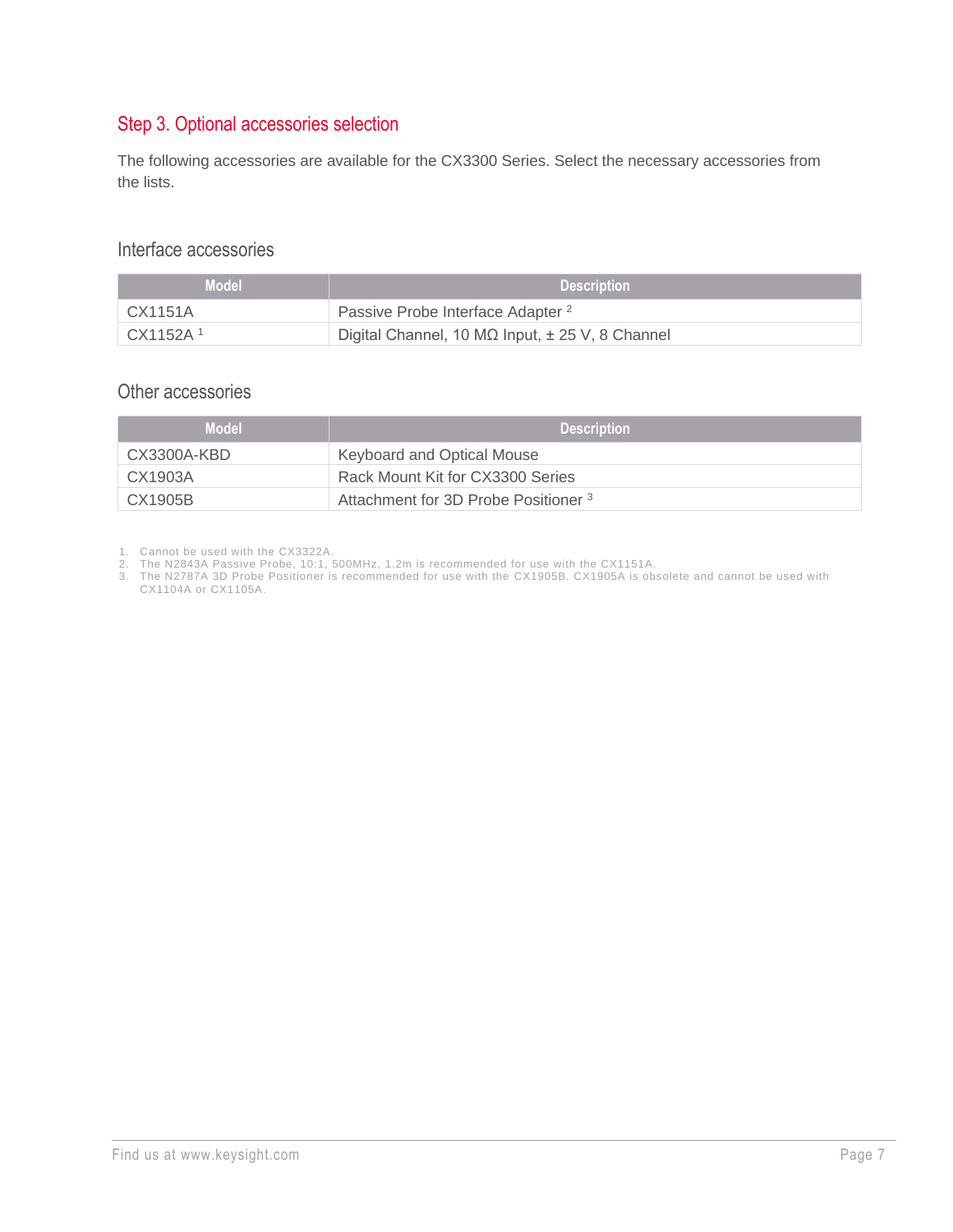## Step 4. Calibration plan selection

Step 4-1. Select the relevant calibration services (optional)

Keysight's factory calibration and Certification of Calibration (COC) are provided as standard. The optional ANSI Z540 and CCC with test data are available as following.

|                       |                 | <b>Calibration service Option</b>      |                                                               |
|-----------------------|-----------------|----------------------------------------|---------------------------------------------------------------|
|                       |                 | $- A6J$                                | $-UK6$                                                        |
|                       |                 | ANSI Z540-1-1994<br><b>Calibration</b> | <b>Commercial calibration</b><br>certification with Test Data |
| Mainframe             | CX3322A         | $\checkmark$                           |                                                               |
|                       | CX3324A         | $\sqrt{}$                              | $\checkmark$                                                  |
| Current sensor        | CX1101A         |                                        |                                                               |
|                       | CX1102A         | $\checkmark$                           | $\sqrt{}$                                                     |
|                       | CX1103A         | $\checkmark$                           | $\checkmark$                                                  |
|                       | CX1104A         | $\checkmark$                           |                                                               |
|                       | CX1105A         | $\checkmark$                           |                                                               |
| Sensor Head           | CX1201A-CX1206A | N/A                                    | N/A                                                           |
|                       | CX1211A-CX1216A | $\checkmark$                           | $\sqrt{}$                                                     |
| Interface accessories | CX1151A         |                                        |                                                               |
|                       | CX1152A         | N/A                                    | N/A                                                           |

## Step 4-2. Select any re-calibration/re-certification services (optional for CX3322A and CX3324A)

Keysight's re-calibration / re-certification optional calibration service is available for CX3322A and CX3324A. The calibrations include a proof of compliance according to the calibration standard. Select one from the following list.

| <b>Description</b>                                        | <b>Product number</b> |
|-----------------------------------------------------------|-----------------------|
| Calibration Assurance Plan - Return to Keysight - 3 years | R-50C-011-3           |
| Calibration Assurance Plan - Return to Keysight - 5 years | R-50C-011-5           |
| ANSI Z540-1-1994 Calibration - 3 years                    | R-50C-021-3           |
| ANSI Z540-1-1994 Calibration - 5 years                    | R-50C-021-5           |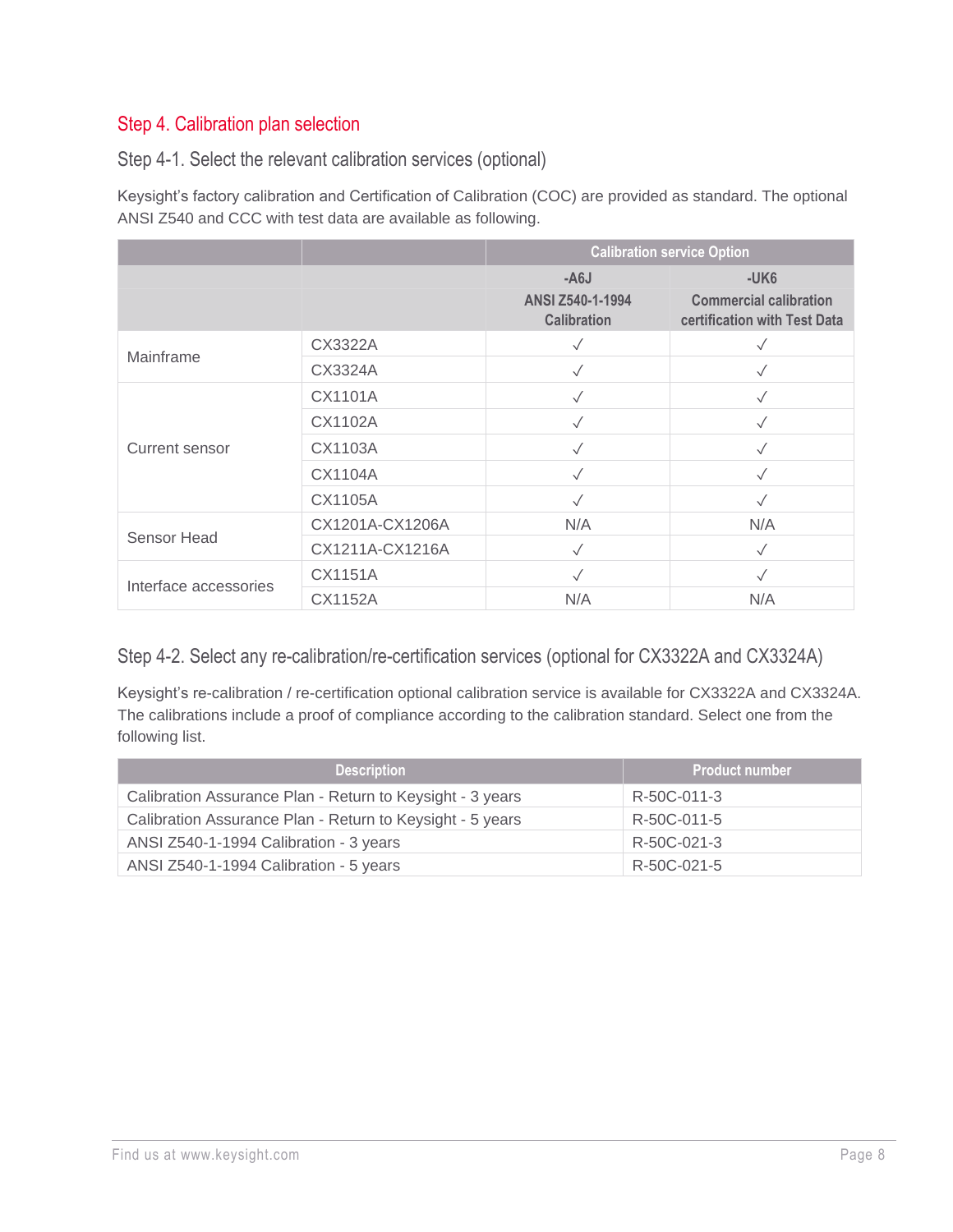## Step 5. Optional PC application software selection

Offline instrument PC software is available. You can choose optimal license type and term according to your needs.

| <b>Model</b> | <b>Description</b>                                   | License type        | License term                                          |
|--------------|------------------------------------------------------|---------------------|-------------------------------------------------------|
| CX3300APPC   | <b>Current Waveform</b><br><b>Analytics Software</b> | Node-Lock           | Perpetual<br>Subscription<br>$(6, 12, 24, 36$ months) |
|              |                                                      | Transportable       |                                                       |
|              |                                                      | <b>USB Portable</b> |                                                       |
|              |                                                      | Floating            |                                                       |

# Upgrade License Products

Upgrade products are available for the bandwidth and the memory depth. If you want to upgrade in future, you can order it.

#### CX3322A upgrade

| Model          | <b>Description</b>                                                                |  |
|----------------|-----------------------------------------------------------------------------------|--|
| CX1601U        | Bandwidth upgrade from 50 MHz to 100 MHz for CX3322A,<br>Fixed perpetual license  |  |
| CX1602U        | Bandwidth upgrade from 50 MHz to 200 MHz for CX3322A,<br>Fixed perpetual license  |  |
| CX1603U        | Bandwidth upgrade from 100 MHz to 200 MHz for CX3322A,<br>Fixed perpetual license |  |
| <b>CX1651U</b> | Memory upgrade from 16 Mpts to 64 Mpts for CX3322A,<br>Fixed perpetual license    |  |
| <b>CX1652U</b> | Memory upgrade from 16 Mpts to 256 Mpts for CX3322A,<br>Fixed perpetual license   |  |
| CX1653U        | Memory upgrade from 64 Mpts to 256 Mpts for CX3322A,<br>Fixed perpetual license   |  |
| CX1654U        | Memory upgrade from 4 Mpts to 16 Mpts for CX3322A,<br>Fixed perpetual license     |  |
| <b>CX1655U</b> | Memory upgrade from 4 Mpts to 64 Mpts for CX3322A,<br>Fixed perpetual license     |  |
| <b>CX1656U</b> | Memory upgrade from 4 Mpts to 256 Mpts for CX3322A,<br>Fixed perpetual license    |  |
| CX1631U        | Data logger mode upgrade for CX3322A, Fixed perpetual license                     |  |